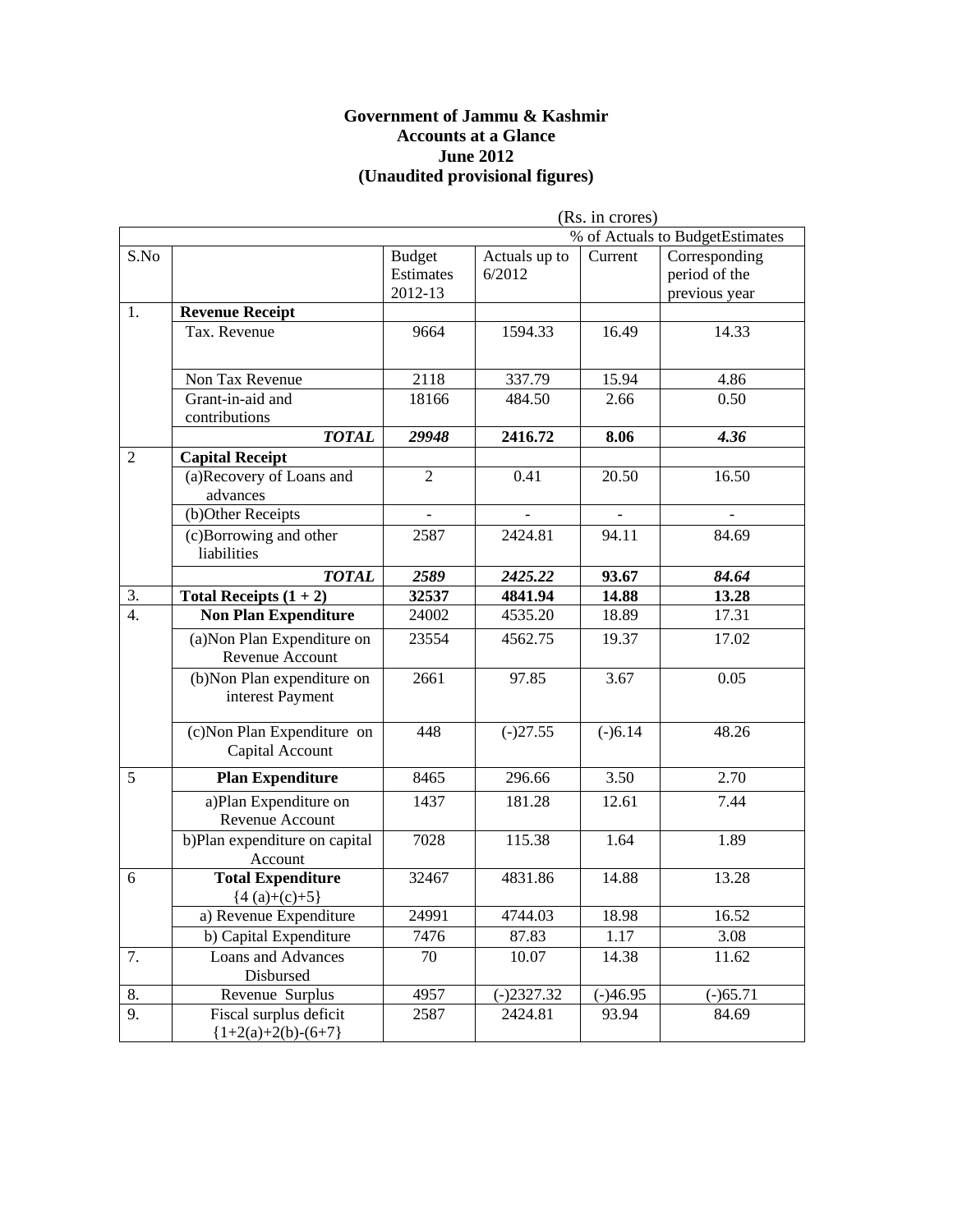#### **(Format of the Progressive Figures)**

# **TAX REVENUE**

| <b>Months</b>      | 2012-13        |                    |                | 2011-12            |
|--------------------|----------------|--------------------|----------------|--------------------|
|                    | <b>Monthly</b> | <b>Progressive</b> | <b>Monthly</b> | <b>Progressive</b> |
| <b>April, 2012</b> | 999.67         | 999.67             | 559.30         | 559.30             |
| <b>May, 2012</b>   | 355.81         | 1355.48            | 314.80         | 874.10             |
| <b>June, 2012</b>  | 238.95         | 1594.43            | 202.63         | 1076.73            |
|                    |                |                    |                |                    |
|                    |                |                    |                |                    |
|                    |                |                    |                |                    |
|                    |                |                    |                |                    |
|                    |                |                    |                |                    |
|                    |                |                    |                |                    |
|                    |                |                    |                |                    |
|                    |                |                    |                |                    |
|                    |                |                    |                |                    |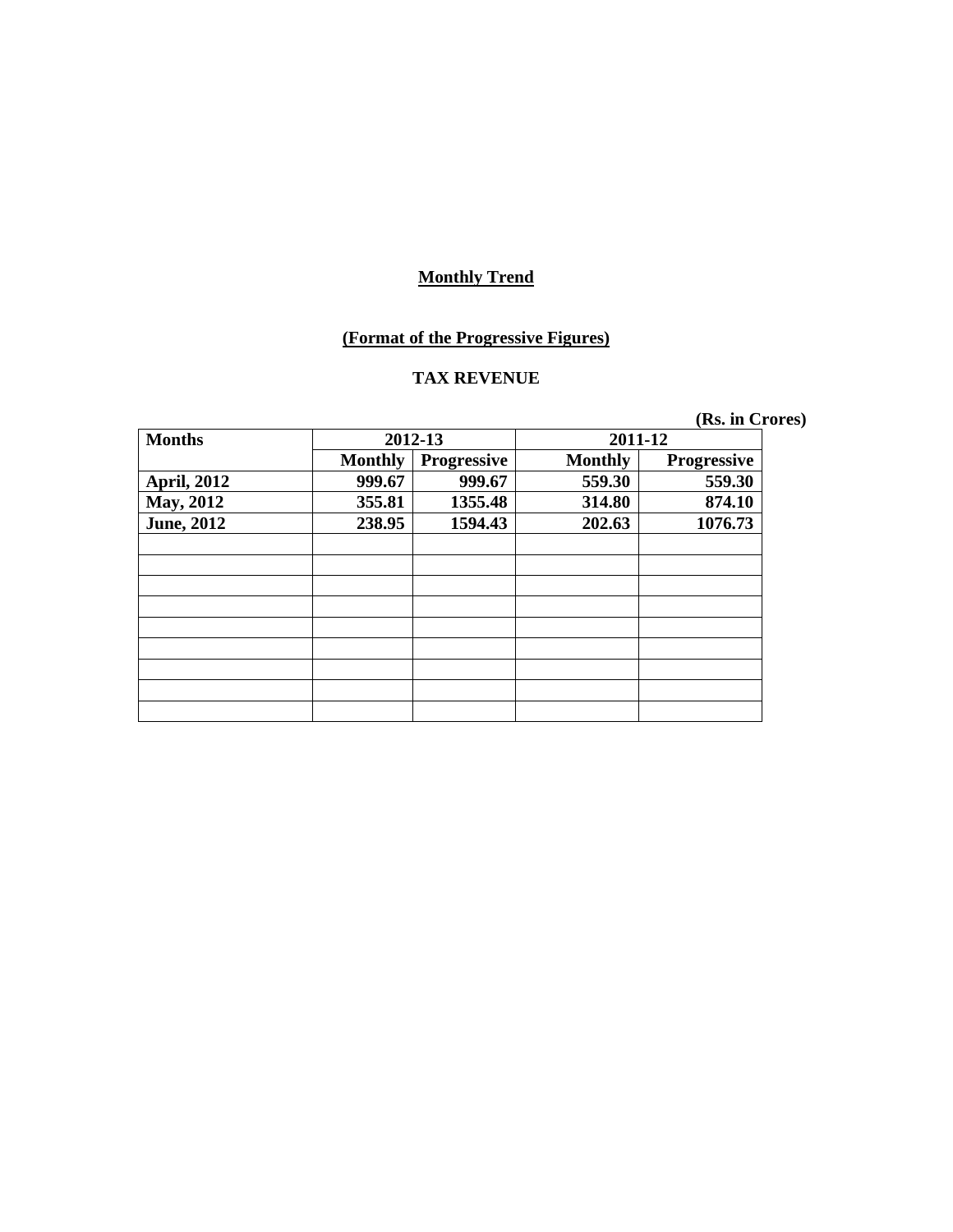# **(Format of the Progressive Figures)**

#### **NON-TAX REVENUE**

| <b>Months</b>      | 2012-13        |             | 2011-12        |                    |
|--------------------|----------------|-------------|----------------|--------------------|
|                    | <b>Monthly</b> | Progressive | <b>Monthly</b> | <b>Progressive</b> |
| <b>April, 2012</b> | 50.08          | 50.08       | 15.12          | 15.12              |
| <b>May, 2012</b>   | 217.30         | 267.38      | 24.15          | 39.27              |
| <b>June, 2012</b>  | 70.41          | 337.79      | 39.51          | 78.78              |
|                    |                |             |                |                    |
|                    |                |             |                |                    |
|                    |                |             |                |                    |
|                    |                |             |                |                    |
|                    |                |             |                |                    |
|                    |                |             |                |                    |
|                    |                |             |                |                    |
|                    |                |             |                |                    |
|                    |                |             |                |                    |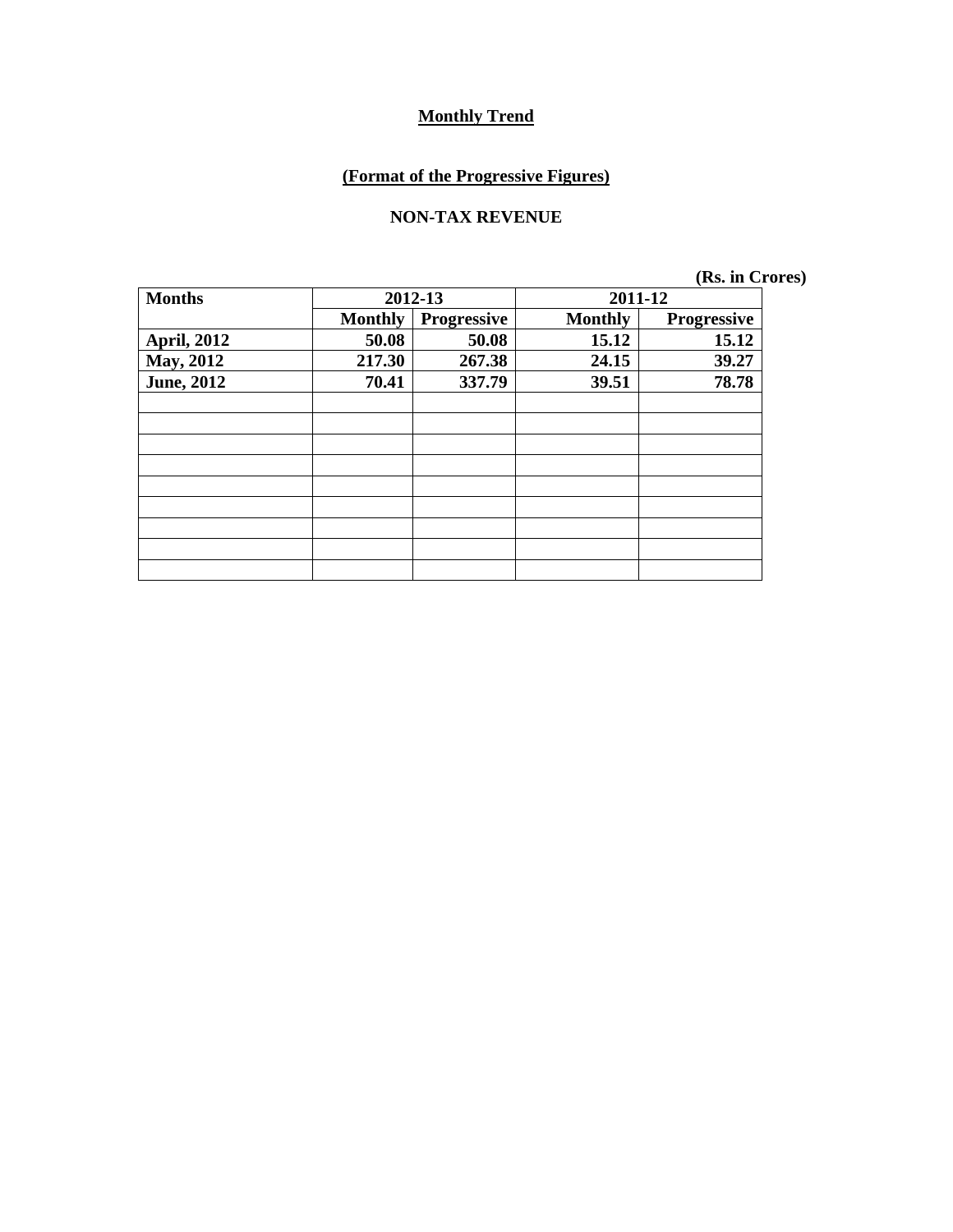#### **(Format of the Progressive Figures)**

#### **REVENUE RECEIPTS OF GRANT-IN-AID AND CONTRIBUTION**

| (Rs. in Crores) |  |  |  |  |
|-----------------|--|--|--|--|
|-----------------|--|--|--|--|

| <b>Months</b>      | 2012-13        |                    | 2011-12        |                    |
|--------------------|----------------|--------------------|----------------|--------------------|
|                    | <b>Monthly</b> | <b>Progressive</b> | <b>Monthly</b> | <b>Progressive</b> |
| <b>April, 2012</b> | 483.00         | 483.00             | 1.52           | 1.52               |
| <b>May, 2012</b>   |                | 483.00             | 1.10           | 2.62               |
| <b>June, 2012</b>  | 1.50           | 484.50             | 6.85           | 9.47               |
|                    |                |                    |                |                    |
|                    |                |                    |                |                    |
|                    |                |                    |                |                    |
|                    |                |                    |                |                    |
|                    |                |                    |                |                    |
|                    |                |                    |                |                    |
|                    |                |                    |                |                    |
|                    |                |                    |                |                    |
|                    |                |                    |                |                    |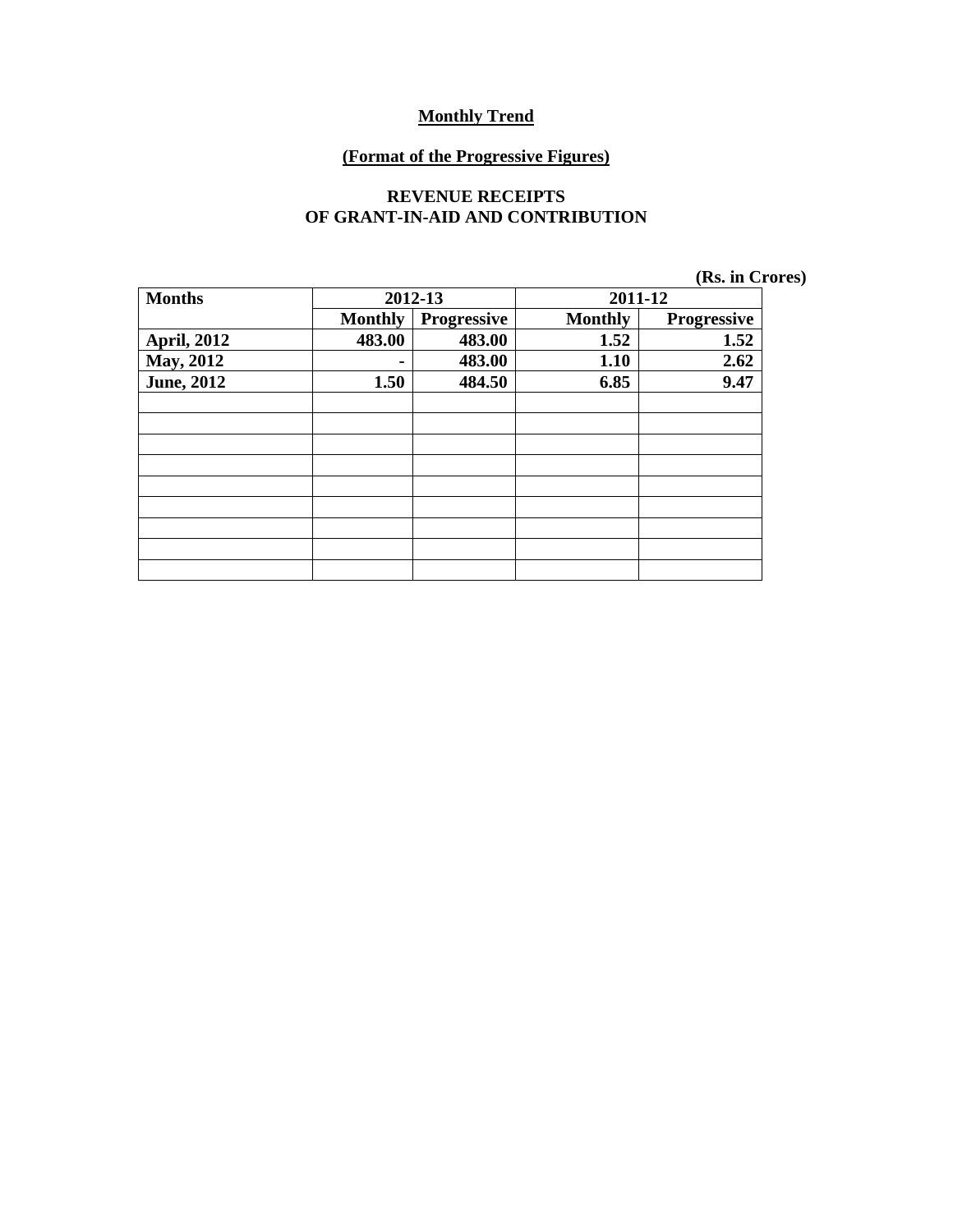#### **(Format of the Progressive Figures)**

### **RECOVERY OF LOANS & ADVANCES**

| <b>Months</b>      |                | 2012-13            | 2011-12        |                    |
|--------------------|----------------|--------------------|----------------|--------------------|
|                    | <b>Monthly</b> | <b>Progressive</b> | <b>Monthly</b> | <b>Progressive</b> |
| <b>April, 2012</b> | 0.14           | 0.14               | 0.13           | 0.13               |
| May, 2012          | 0.10           | 0.24               | 0.09           | 0.22               |
| <b>June</b> , 2012 | 0.17           | 0.41               | 0.11           | 0.33               |
|                    |                |                    |                |                    |
|                    |                |                    |                |                    |
|                    |                |                    |                |                    |
|                    |                |                    |                |                    |
|                    |                |                    |                |                    |
|                    |                |                    |                |                    |
|                    |                |                    |                |                    |
|                    |                |                    |                |                    |
|                    |                |                    |                |                    |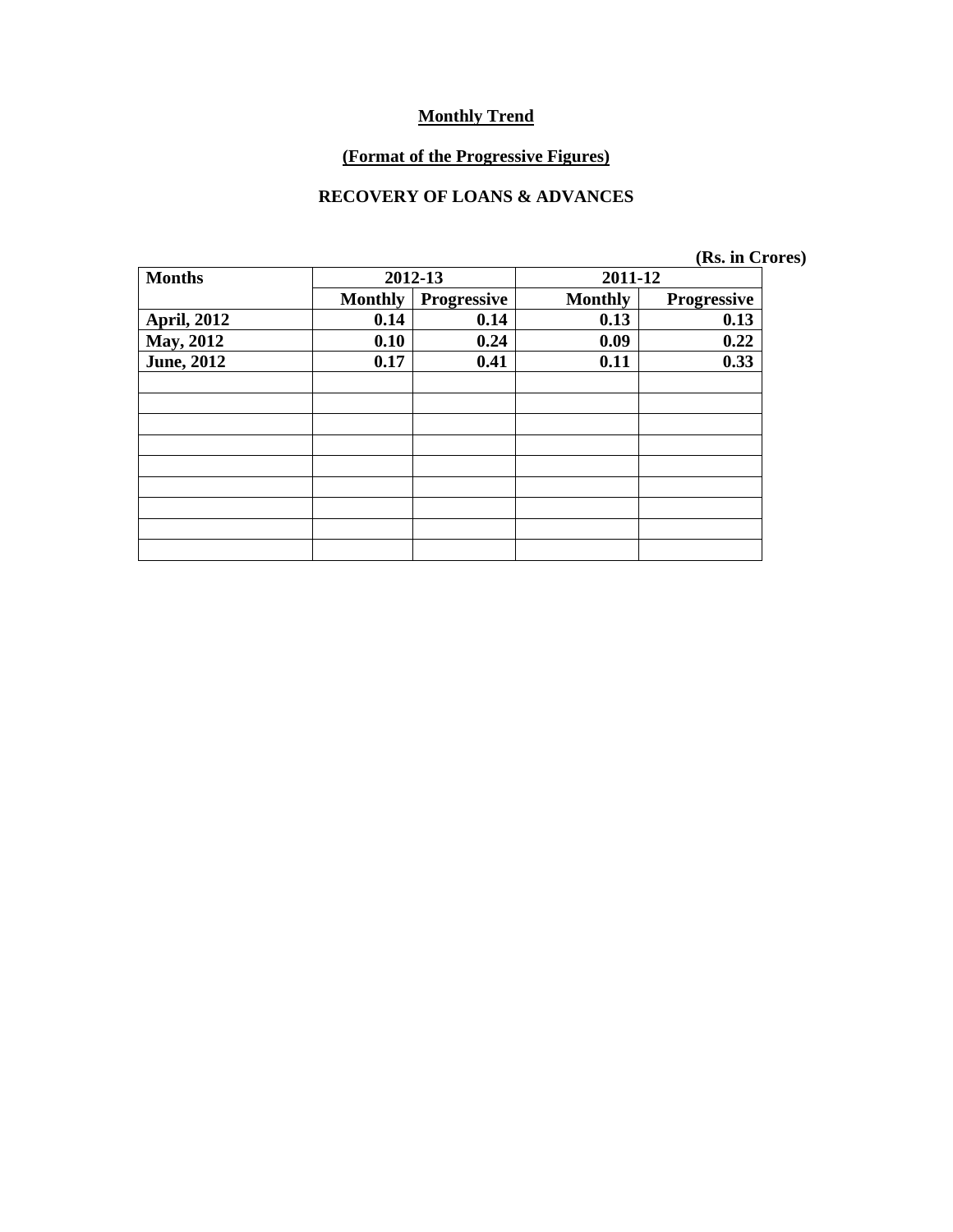#### **(Format of the Progressive Figures)**

### **BORROWING & OTHER LIABILITIES**

|                    |                |                    |                | (Rs. in Crores)    |
|--------------------|----------------|--------------------|----------------|--------------------|
| <b>Months</b>      |                | 2012-13            | 2011-12        |                    |
|                    | <b>Monthly</b> | <b>Progressive</b> | <b>Monthly</b> | <b>Progressive</b> |
| <b>April, 2012</b> | 386.17         | 386.17             | 587.43         | 587.43             |
| May, 2012          | 919.92         | 1306.09            | 884.33         | 1471.76            |
| <b>June</b> , 2012 | 1118.72        | 2424.81            | 1353.51        | 2825.27            |
|                    |                |                    |                |                    |
|                    |                |                    |                |                    |
|                    |                |                    |                |                    |
|                    |                |                    |                |                    |
|                    |                |                    |                |                    |
|                    |                |                    |                |                    |
|                    |                |                    |                |                    |
|                    |                |                    |                |                    |
|                    |                |                    |                |                    |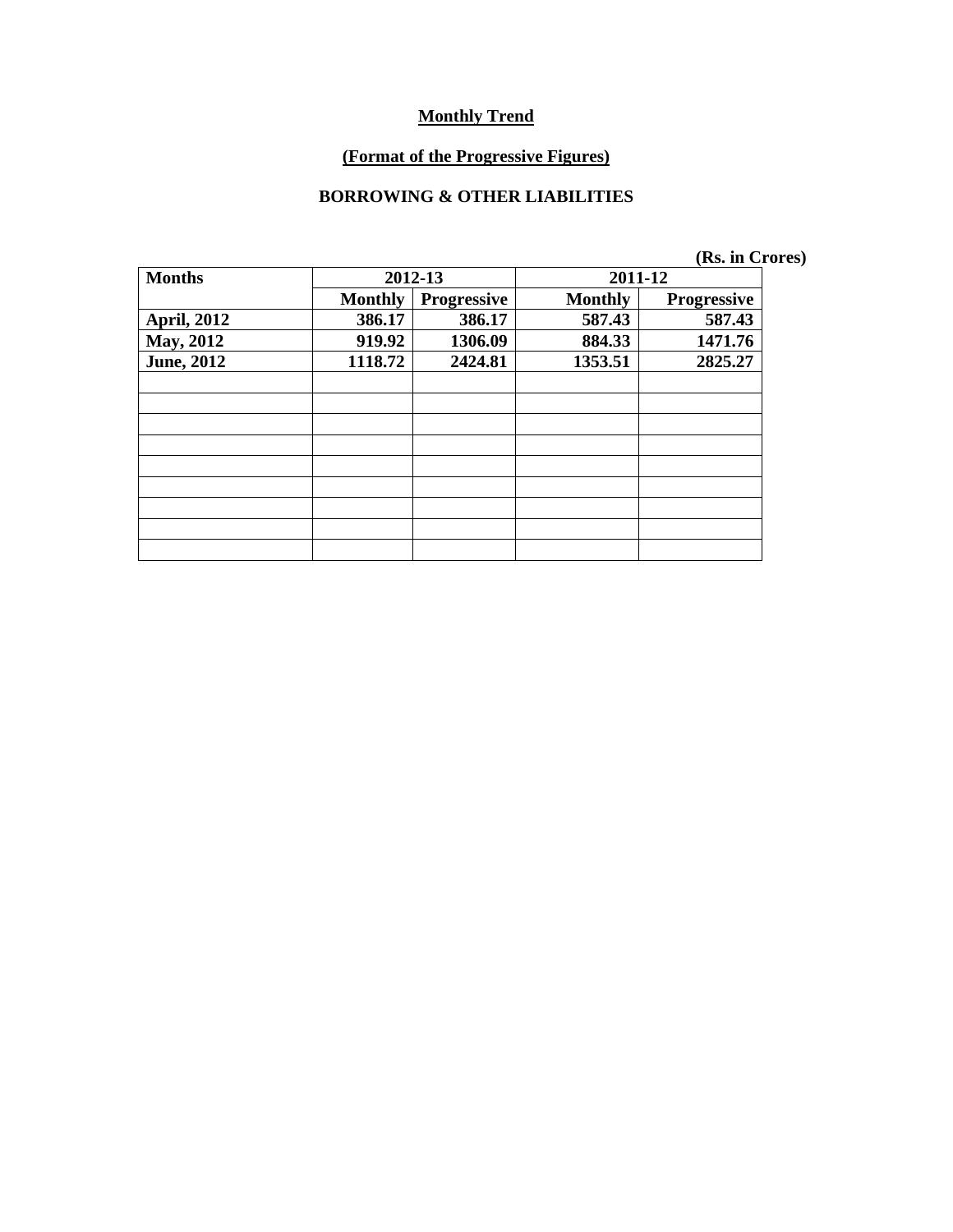#### **(Format of the Progressive Figures)**

### **NON PLAN EXPENDITURE ON REVENUE ACCOUNT**

|                    |                |                    |                | (Rs. in Crores)    |
|--------------------|----------------|--------------------|----------------|--------------------|
| <b>Months</b>      |                | 2012-13            | 2011-12        |                    |
|                    | <b>Monthly</b> | <b>Progressive</b> | <b>Monthly</b> | <b>Progressive</b> |
| <b>April, 2012</b> | 1852.09        | 1852.09            | 1140.09        | 1140.09            |
| May, 2012          | 1384.37        | 3236.46            | 1142.33        | 2282.42            |
| <b>June, 2012</b>  | 1326.29        | 4562.75            | 1387.30        | 3669.72            |
|                    |                |                    |                |                    |
|                    |                |                    |                |                    |
|                    |                |                    |                |                    |
|                    |                |                    |                |                    |
|                    |                |                    |                |                    |
|                    |                |                    |                |                    |
|                    |                |                    |                |                    |
|                    |                |                    |                |                    |
|                    |                |                    |                |                    |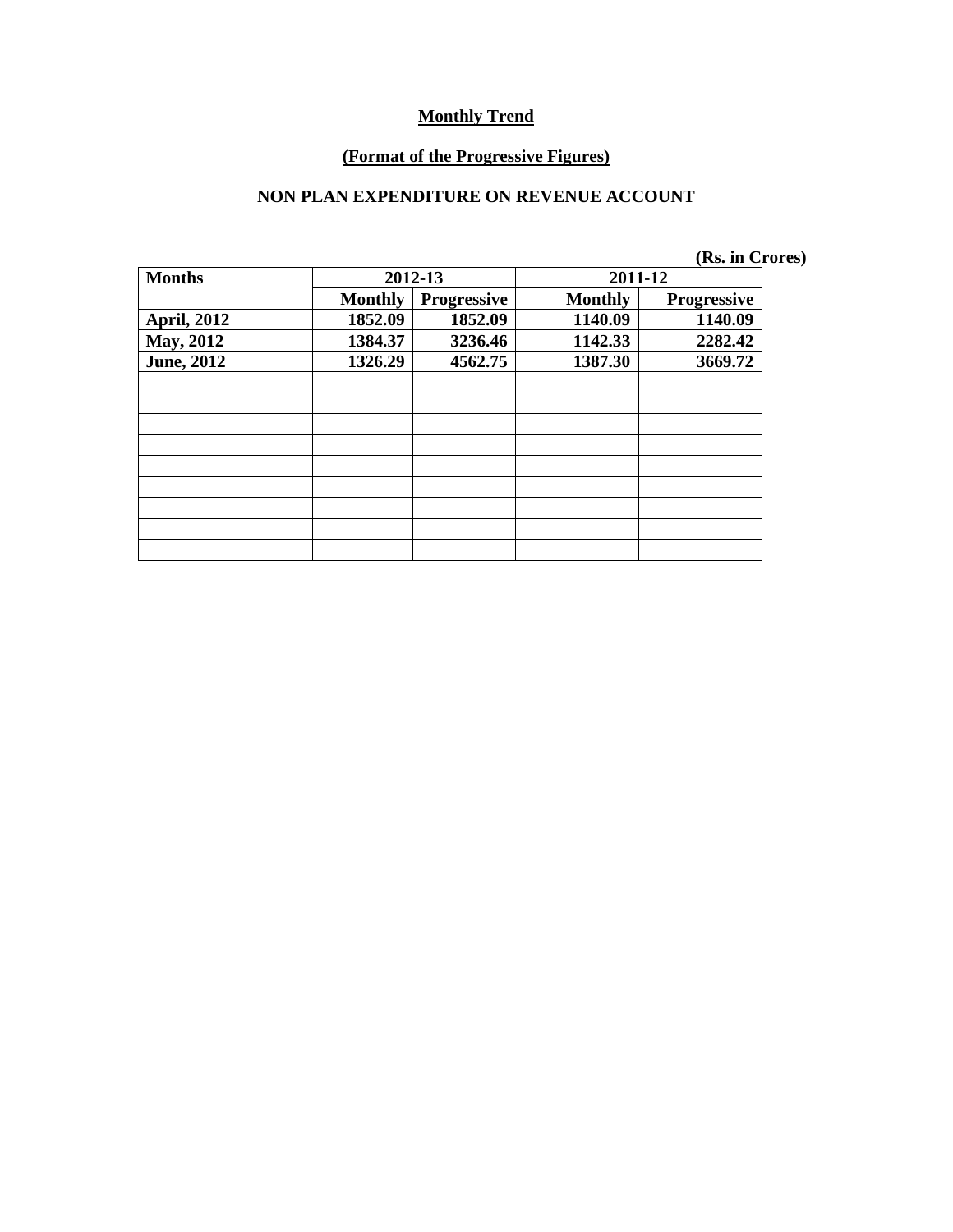#### **(Format of the Progressive Figures)**

### **NON PLAN EXPENDITURE ON INTEREST PAYMENT**

|  |  | (Rs. in Crores) |
|--|--|-----------------|
|--|--|-----------------|

| <b>Months</b>      | 2012-13        |             |                | 2011-12            |
|--------------------|----------------|-------------|----------------|--------------------|
|                    | <b>Monthly</b> | Progressive | <b>Monthly</b> | <b>Progressive</b> |
| <b>April, 2012</b> | 96.62          | 96.62       |                |                    |
| <b>May, 2012</b>   |                | 96.62       |                |                    |
| <b>June, 2012</b>  | 1.23           | 97.85       | 1.40           | 1.40               |
|                    |                |             |                |                    |
|                    |                |             |                |                    |
|                    |                |             |                |                    |
|                    |                |             |                |                    |
|                    |                |             |                |                    |
|                    |                |             |                |                    |
|                    |                |             |                |                    |
|                    |                |             |                |                    |
|                    |                |             |                |                    |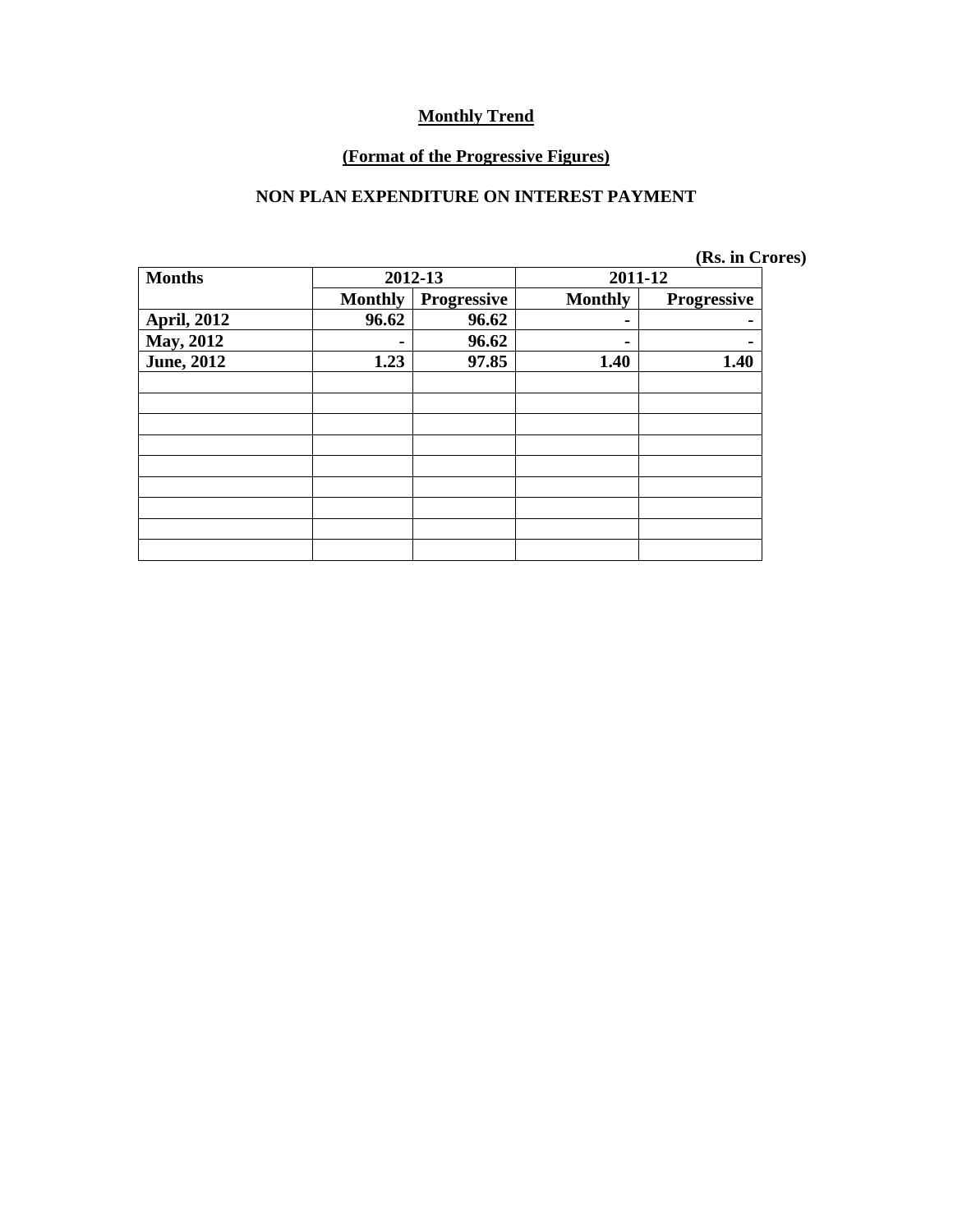#### **(Format of the Progressive Figures)**

### **NON PLAN EXPENDITURE ON CAPITAL ACCOUNT**

|                    |                |                    |                | (Rs. in Crores)    |
|--------------------|----------------|--------------------|----------------|--------------------|
| <b>Months</b>      |                | 2012-13            | 2011-12        |                    |
|                    | <b>Monthly</b> | <b>Progressive</b> | <b>Monthly</b> | <b>Progressive</b> |
| <b>April, 2012</b> | $(-)18.59$     | $(-)18.59$         | $-19.62$       | $(-)$ 19.62        |
| May, 2012          | $(-)1.93$      | $(-)20.52$         | 38.54          | 18.92              |
| <b>June</b> , 2012 | $(-)7.03$      | $(-)27.55$         | 70.37          | 89.29              |
|                    |                |                    |                |                    |
|                    |                |                    |                |                    |
|                    |                |                    |                |                    |
|                    |                |                    |                |                    |
|                    |                |                    |                |                    |
|                    |                |                    |                |                    |
|                    |                |                    |                |                    |
|                    |                |                    |                |                    |
|                    |                |                    |                |                    |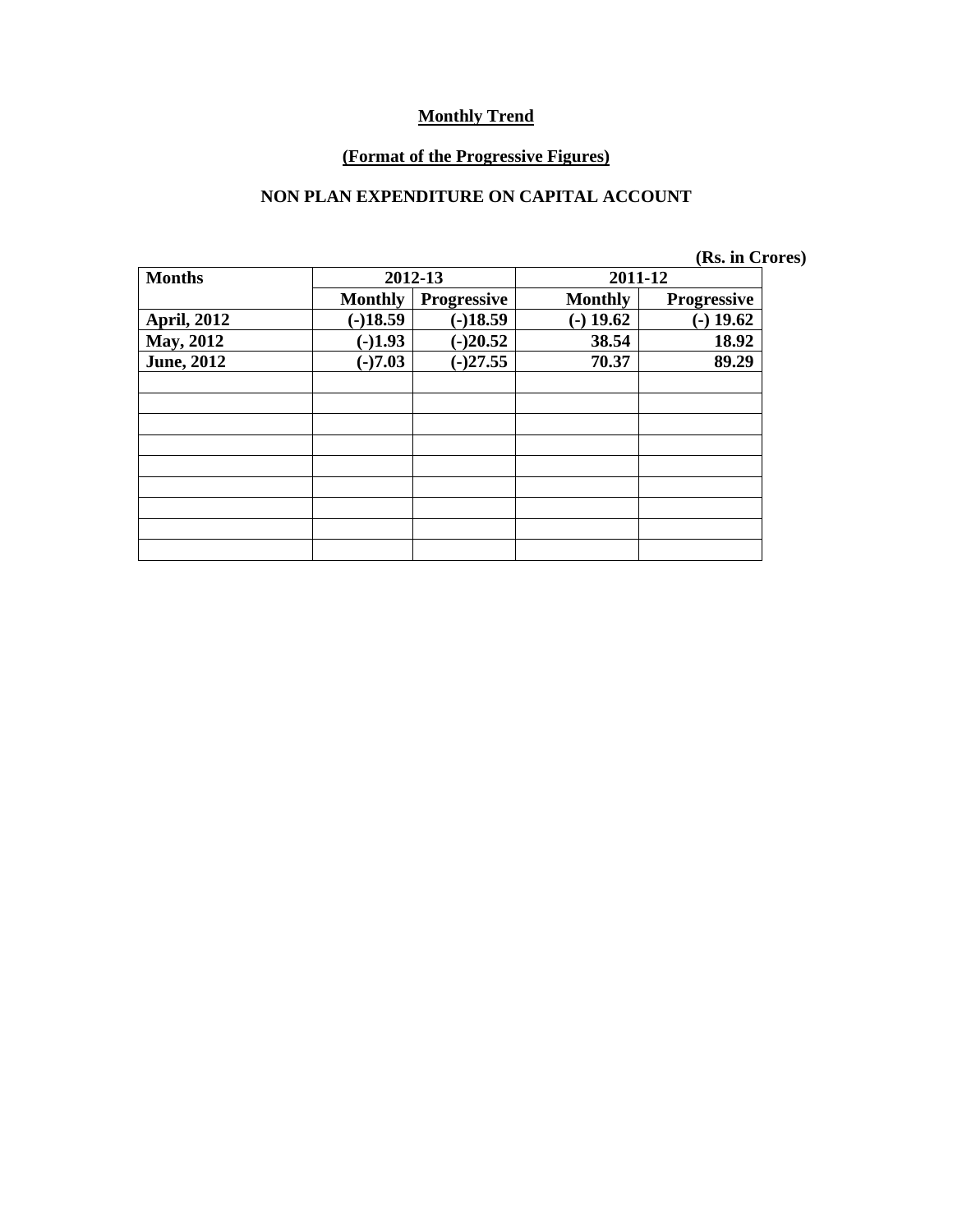#### **(Format of the Progressive Figures)**

### **PLAN EXPENDITURE ON REVENUE ACCOUNT**

|  |  | (Rs. in Crores) |
|--|--|-----------------|
|--|--|-----------------|

| <b>Months</b>      | 2012-13        |                    | 2011-12        |                    |  |
|--------------------|----------------|--------------------|----------------|--------------------|--|
|                    | <b>Monthly</b> | <b>Progressive</b> | <b>Monthly</b> | <b>Progressive</b> |  |
| <b>April, 2012</b> | 76.26          | 76.26              | 24.63          | 24.63              |  |
| May, 2012          | 58.56          | 134.82             | 20.70          | 45.33              |  |
| <b>June, 2012</b>  | 46.46          | 181.28             | 44.19          | 89.52              |  |
|                    |                |                    |                |                    |  |
|                    |                |                    |                |                    |  |
|                    |                |                    |                |                    |  |
|                    |                |                    |                |                    |  |
|                    |                |                    |                |                    |  |
|                    |                |                    |                |                    |  |
|                    |                |                    |                |                    |  |
|                    |                |                    |                |                    |  |
|                    |                |                    |                |                    |  |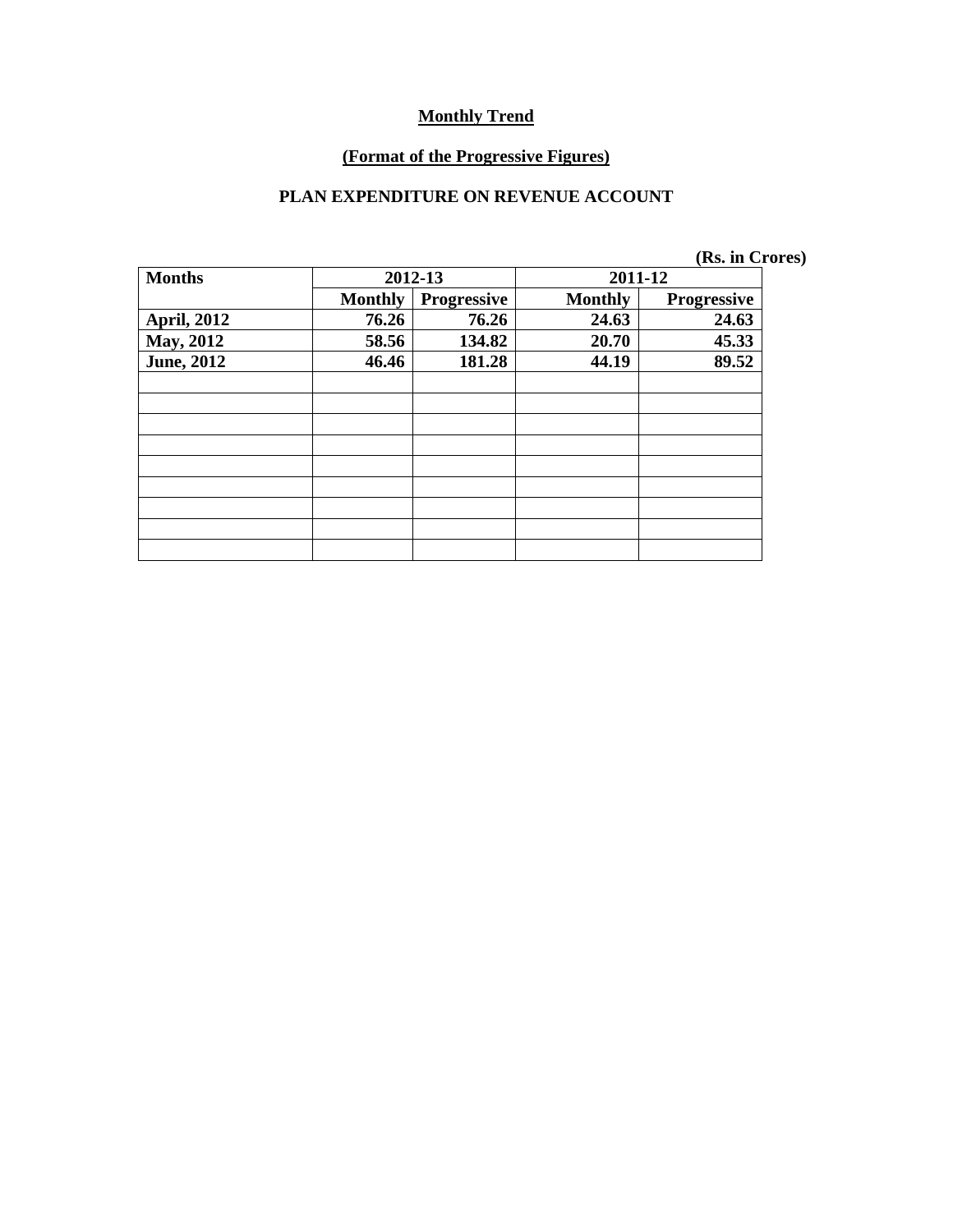#### **(Format of the Progressive Figures)**

### **PLAN EXPENDITURE ON CAPITAL ACCOUNT**

|                    |                |             |                | (Rs. in Crores) |  |
|--------------------|----------------|-------------|----------------|-----------------|--|
| <b>Months</b>      |                | 2012-13     | 2011-12        |                 |  |
|                    | <b>Monthly</b> | Progressive | <b>Monthly</b> | Progressive     |  |
| <b>April, 2012</b> | 9.30           | 9.30        | 18.40          | 18.40           |  |
| <b>May, 2012</b>   | 42.89          | 52.19       | 22.85          | 41.25           |  |
| <b>June, 2012</b>  | 63.19          | 115.38      | 91.49          | 132.74          |  |
|                    |                |             |                |                 |  |
|                    |                |             |                |                 |  |
|                    |                |             |                |                 |  |
|                    |                |             |                |                 |  |
|                    |                |             |                |                 |  |
|                    |                |             |                |                 |  |
|                    |                |             |                |                 |  |
|                    |                |             |                |                 |  |
|                    |                |             |                |                 |  |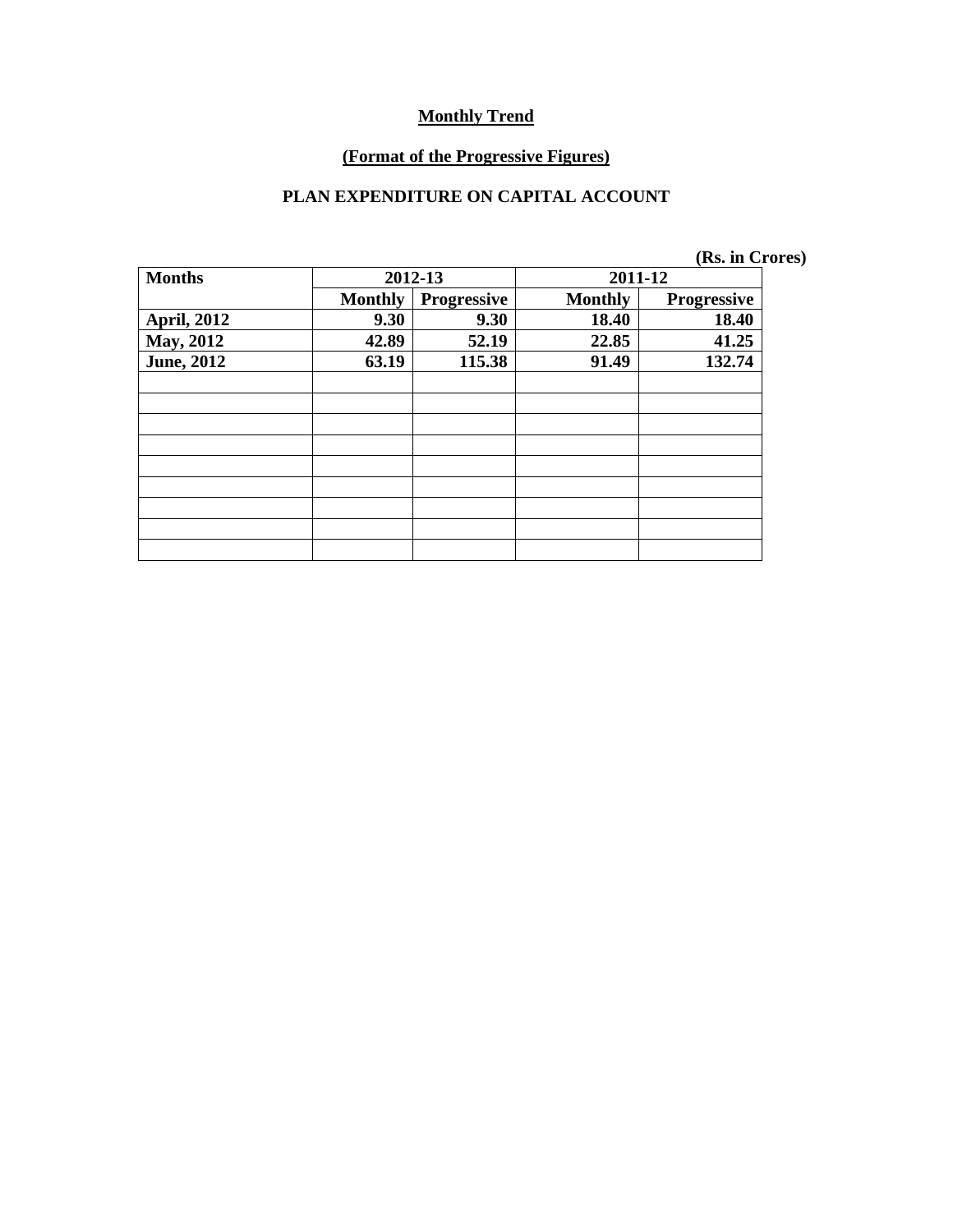#### **(Format of the Progressive Figures)**

### **TOTAL EXPENDITURE ON REVENUE ACCOUNT**

|  | (Rs. in Crores) |
|--|-----------------|
|--|-----------------|

| <b>Months</b>      | 2012-13        |                    | 2012-11        |                    |  |
|--------------------|----------------|--------------------|----------------|--------------------|--|
|                    | <b>Monthly</b> | <b>Progressive</b> | <b>Monthly</b> | <b>Progressive</b> |  |
| <b>April, 2012</b> | 1928.35        | 1928.35            | 1164.72        | 1164.72            |  |
| <b>May, 2012</b>   | 1442.93        | 3371.28            | 1163.03        | 2327.75            |  |
| <b>June, 2012</b>  | 1372.75        | 4744.03            | 1431.49        | 3759.24            |  |
|                    |                |                    |                |                    |  |
|                    |                |                    |                |                    |  |
|                    |                |                    |                |                    |  |
|                    |                |                    |                |                    |  |
|                    |                |                    |                |                    |  |
|                    |                |                    |                |                    |  |
|                    |                |                    |                |                    |  |
|                    |                |                    |                |                    |  |
|                    |                |                    |                |                    |  |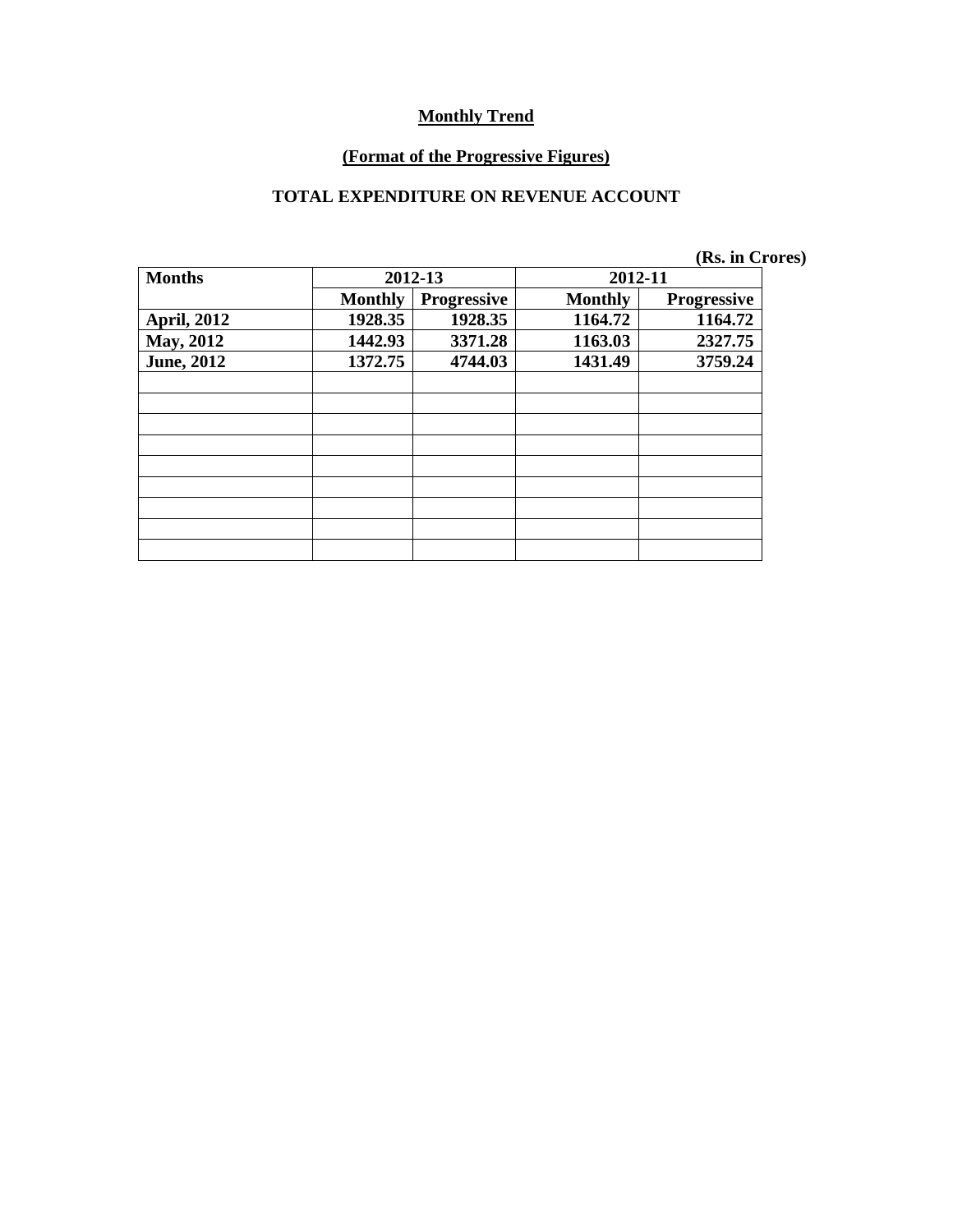#### **(Format of the Progressive Figures)**

### **TOTAL EXPENDITURE ON CAPITAL ACCOUNT**

|  |  | (Rs. in Crores) |
|--|--|-----------------|
|--|--|-----------------|

| <b>Months</b>      | 2012-13        |                    | 2011-12        |                    |  |
|--------------------|----------------|--------------------|----------------|--------------------|--|
|                    | <b>Monthly</b> | <b>Progressive</b> | <b>Monthly</b> | <b>Progressive</b> |  |
| <b>April, 2012</b> | $(-)9.29$      | $(-)9.29$          | $(-) 1.22$     | $(-) 1.22$         |  |
| May, 2012          | 40.96          | 31.67              | 61.39          | 60.17              |  |
| <b>June, 2012</b>  | 56.16          | 87.83              | 161.86         | 222.03             |  |
|                    |                |                    |                |                    |  |
|                    |                |                    |                |                    |  |
|                    |                |                    |                |                    |  |
|                    |                |                    |                |                    |  |
|                    |                |                    |                |                    |  |
|                    |                |                    |                |                    |  |
|                    |                |                    |                |                    |  |
|                    |                |                    |                |                    |  |
|                    |                |                    |                |                    |  |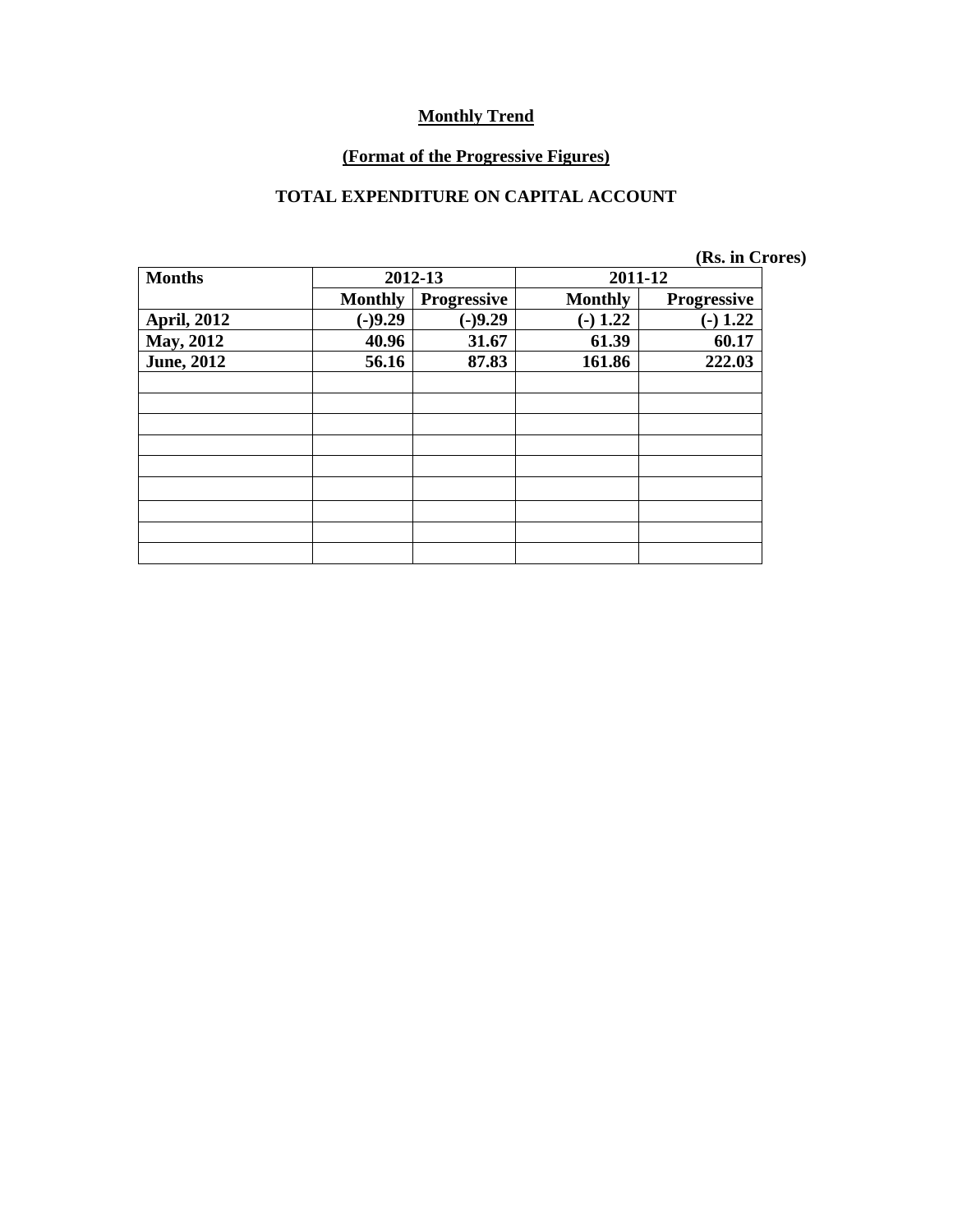# **(Format of the Progressive Figures)**

### **LOANS & ADVANCES DISBURSED**

|  | (Rs. in Crores) |
|--|-----------------|
|  |                 |

| <b>Months</b>      | 2012-13        |             | 2011-12        |                    |  |
|--------------------|----------------|-------------|----------------|--------------------|--|
|                    | <b>Monthly</b> | Progressive | <b>Monthly</b> | <b>Progressive</b> |  |
| <b>April, 2012</b> |                | ۰           | -              |                    |  |
| <b>May, 2012</b>   | 9.24           | 9.24        | 0.05           | 0.05               |  |
| <b>June, 2012</b>  | 0.83           | 10.07       | 9.25           | 9.30               |  |
|                    |                |             |                |                    |  |
|                    |                |             |                |                    |  |
|                    |                |             |                |                    |  |
|                    |                |             |                |                    |  |
|                    |                |             |                |                    |  |
|                    |                |             |                |                    |  |
|                    |                |             |                |                    |  |
|                    |                |             |                |                    |  |
|                    |                |             |                |                    |  |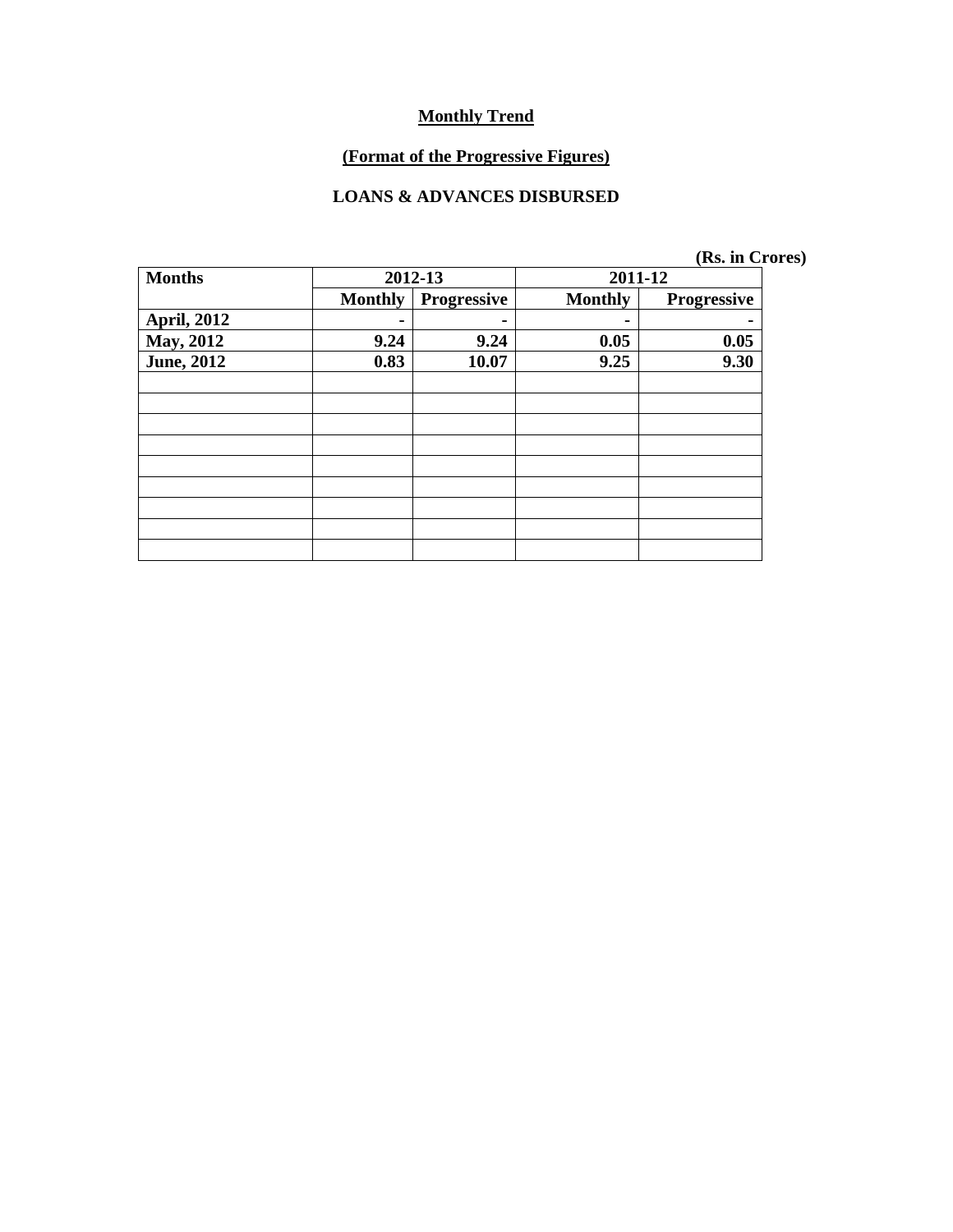#### **(Format of the Progressive Figures)**

### **REVENUE SURPLUS**

| <b>Months</b>      | 2012-13        |                    | 2011-12        |                    |  |
|--------------------|----------------|--------------------|----------------|--------------------|--|
|                    | <b>Monthly</b> | <b>Progressive</b> | <b>Monthly</b> | <b>Progressive</b> |  |
| <b>April, 2012</b> | $(-)395.60$    | $(-)395.60$        | $(-)$ 588.78   | $(-)$ 588.78       |  |
| <b>May, 2012</b>   | $(-)869.82$    | $(-)1265.42$       | $(-)822.98$    | $(-)1411.76$       |  |
| <b>June, 2012</b>  | $(-)1061.90$   | $(-)2327.32$       | $(-)1182.50$   | $(-)2594.26$       |  |
|                    |                |                    |                |                    |  |
|                    |                |                    |                |                    |  |
|                    |                |                    |                |                    |  |
|                    |                |                    |                |                    |  |
|                    |                |                    |                |                    |  |
|                    |                |                    |                |                    |  |
|                    |                |                    |                |                    |  |
|                    |                |                    |                |                    |  |
|                    |                |                    |                |                    |  |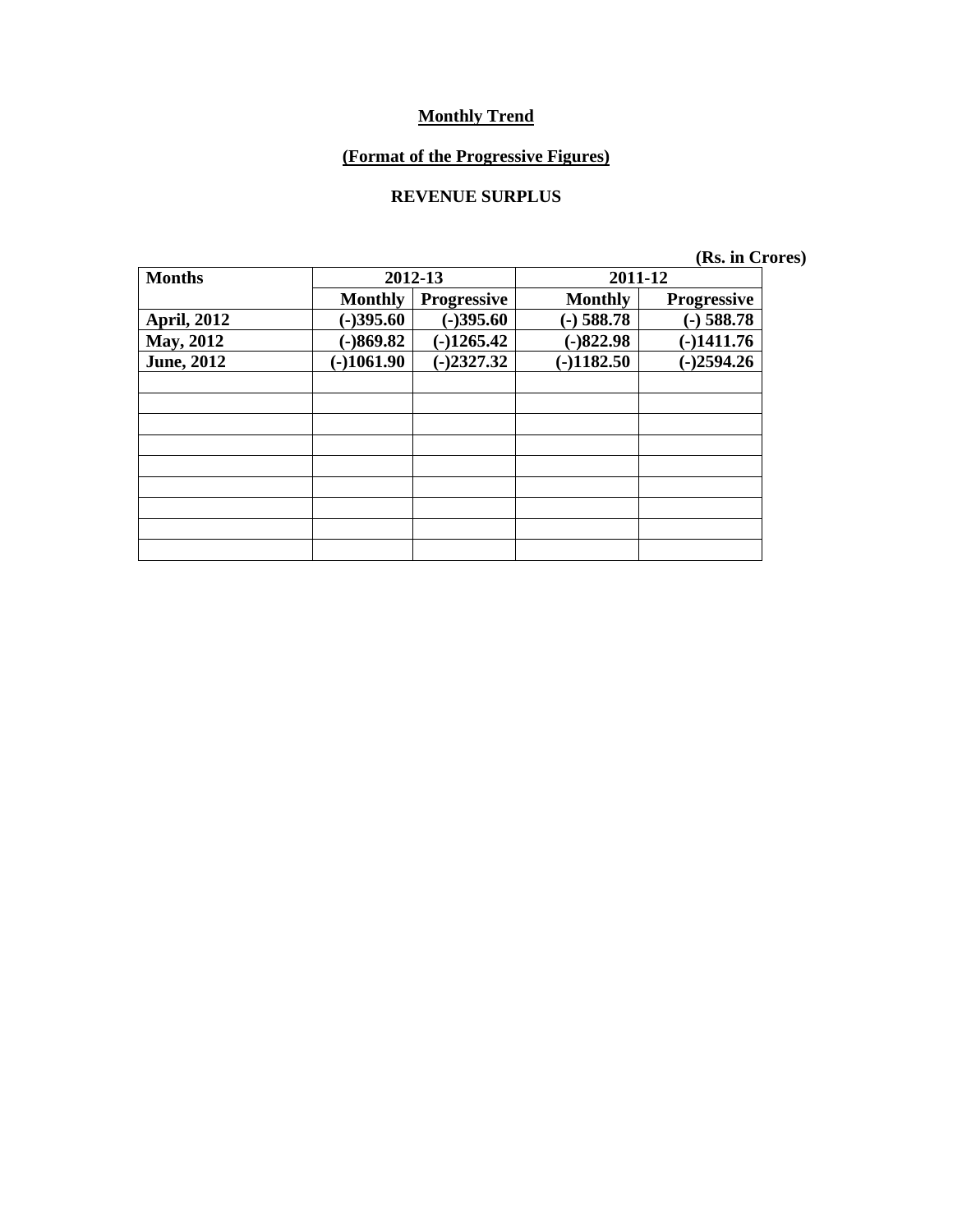#### **(Format of the Progressive Figures)**

### **FISCAL DEFICIT**

| <b>Months</b>      | 2012-13        |                    | 2011-12        |                    |  |
|--------------------|----------------|--------------------|----------------|--------------------|--|
|                    | <b>Monthly</b> | <b>Progressive</b> | <b>Monthly</b> | <b>Progressive</b> |  |
| <b>April, 2012</b> | 386.17         | 386.17             | 587.43         | 587.43             |  |
| <b>May, 2012</b>   | 919.92         | 1306.09            | 884.33         | 1471.76            |  |
| <b>June, 2012</b>  | 1118.72        | 2424.81            | 1353.50        | 2825.26            |  |
|                    |                |                    |                |                    |  |
|                    |                |                    |                |                    |  |
|                    |                |                    |                |                    |  |
|                    |                |                    |                |                    |  |
|                    |                |                    |                |                    |  |
|                    |                |                    |                |                    |  |
|                    |                |                    |                |                    |  |
|                    |                |                    |                |                    |  |
|                    |                |                    |                |                    |  |